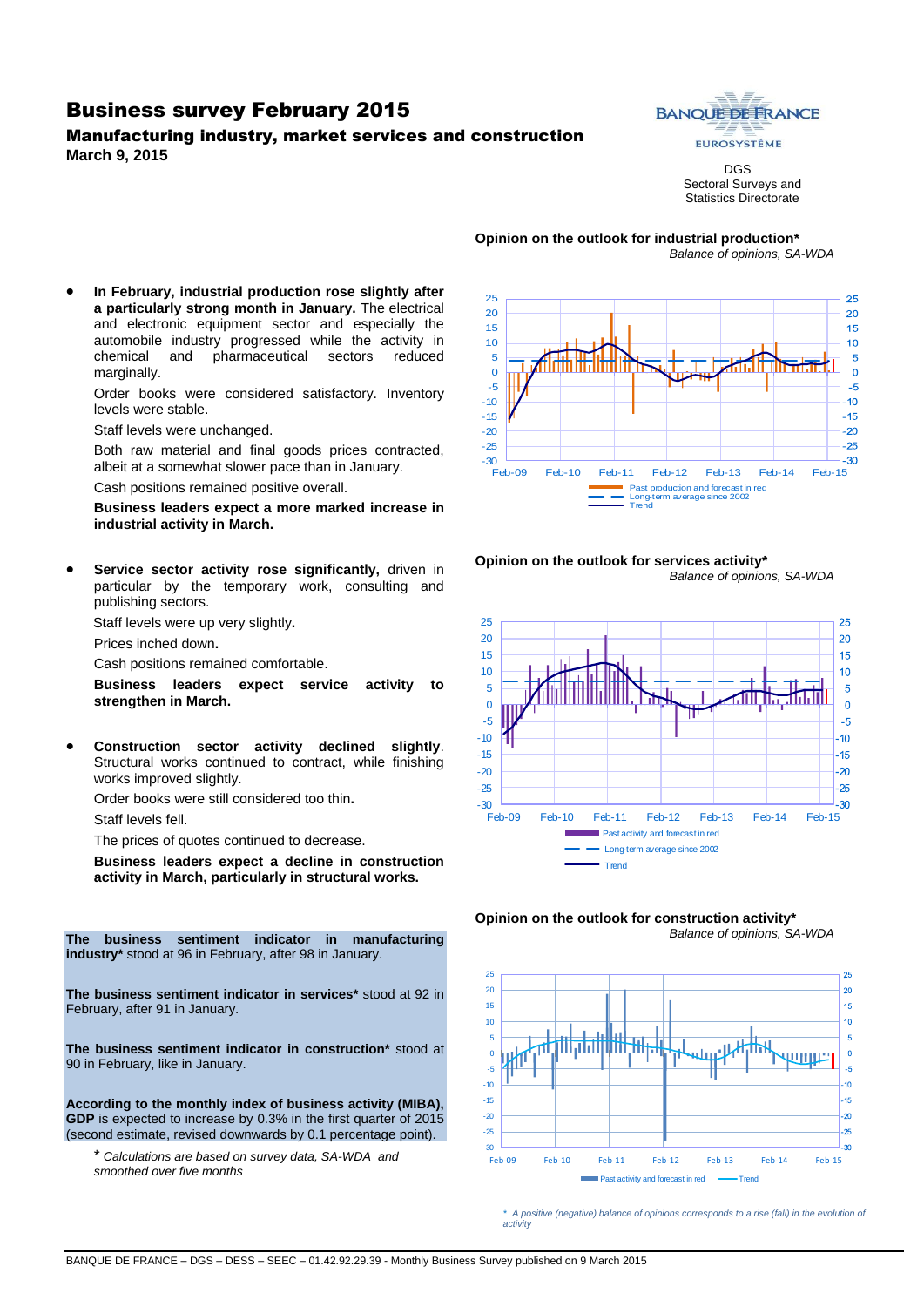| manaraotanny maasa y          |             |                |              |             |                |        |                |                |             |          |        |               |
|-------------------------------|-------------|----------------|--------------|-------------|----------------|--------|----------------|----------------|-------------|----------|--------|---------------|
|                               | Apr-14      | May-14         | $Jun-14$     | $Jul-14$    | Aug-14         | Sep-14 | Oct-14         | Nov-14         | Dec-14      | $Jan-15$ | Feb-15 | <b>Mar-15</b> |
| Change                        |             |                |              |             |                |        |                |                |             |          |        | Forecast      |
| Production                    | 3           | 0              | 3            | 3           | 5              | 1      | 3              | 4              | $\mathbf 0$ | 7        | 1      | 4             |
| <b>Deliveries</b>             | 3           | $\overline{2}$ | 2            | 7           | 7              |        | 4              | $\overline{7}$ | 4           | 10       | 0      |               |
| Total orders                  | 3           | 4              | 2            | 4           | 5              | 2      | 3              | 7              | 5           | 8        |        |               |
| Staff                         | $-1$        | $-1$           | 0            | $\mathbf 0$ | $-1$           | 0      | $\mathbf 0$    | $-1$           | $-2$        | 1        | 0      |               |
| Final goods prices            | $-1$        | $-1$           | $-1$         | $\mathbf 0$ | $-1$           | $-1$   | $-3$           | $-2$           | $-1$        | $-4$     | $-1$   |               |
| Commodity prices              | $\mathbf 0$ | 0              | $\mathbf{1}$ | 1           | $-1$           | $-2$   | $-2$           | $-1$           | $-2$        | $-5$     | $-2$   |               |
| Level                         |             |                |              |             |                |        |                |                |             |          |        |               |
| Order books                   | 2           | 3              | $\mathbf{1}$ | 1           | $-1$           | 0      |                | 1              | 3           | 0        | $-1$   |               |
| Inventories of finished goods | 3           | $\overline{2}$ | 3            | 3           | $\overline{4}$ | 3      | $\overline{4}$ | 3              | 5           | 4        | 4      |               |
| Capacity utilisation rate     | 76.3        | 75.9           | 76.0         | 75.9        | 75.5           | 76.1   | 76.3           | 76.5           | 76.3        | 76.8     | 76.5   |               |
| Cash positions                | 9           | 9              | 4            | 7           | 8              | 8      | 7              | 7              | 6           | 6        | 6      |               |

## **Manufacturing industry**

## **Services**

| Apr-14         | $May-14$ | Jun-14            | <b>Jul-14</b> | Aug-14 | Sep-14         | Oct-14         | Nov-14 | Dec-14 | $Jan-15$       | Feb-15 | Mar-15   |
|----------------|----------|-------------------|---------------|--------|----------------|----------------|--------|--------|----------------|--------|----------|
|                |          |                   |               |        |                |                |        |        |                |        | Forecast |
| 2              | $-2$     | 1                 | 8             | 8      | $\overline{2}$ | 5              | 2      | 6      | 4              | 8      | 5        |
| $\overline{2}$ | -1       | 2                 | 6             | 5      | 4              | 4              | 2      | 6      | $\overline{2}$ | 5      |          |
| 0              | $-1$     | 0                 | $-2$          | $-1$   | $-1$           | $-1$           | -1     | $-4$   | -6             | $-2$   |          |
| 3              | 2        | 2                 | 3             | 2      | $-2$           | $\overline{2}$ |        | 3      |                | 1      |          |
|                |          |                   |               |        |                |                |        |        |                |        |          |
| 13             | 12       | $12 \overline{ }$ | 11            | 11     | 8              | 10             | 10     | 11     | 11             | 8      |          |
|                |          |                   |               |        |                |                |        |        |                |        |          |

### **Construction**

|                         | Apr-14 | May-14 | Jun-14       | $Jul-14$ | Aug-14 | Sep-14 | Oct-14 | Nov-14 | $Dec-14$ | Jan-15 | Feb-15 | Mar-15   |
|-------------------------|--------|--------|--------------|----------|--------|--------|--------|--------|----------|--------|--------|----------|
| <b>Change</b>           |        |        |              |          |        |        |        |        |          |        |        | Forecast |
| Activity                | $-2$   | -6     | $-2$         | $-2$     | $-3$   | $-3$   | $-5$   | $-4$   | $-3$     | -1     | -1     | -5       |
| <b>Estimates prices</b> | $-2$   | -3     | $-4$         | $-3$     | $-4$   | $-3$   | $-4$   | $-4$   | -4       | -6     | -4     |          |
| Staff                   | 0      |        | $-2$         | -1       | $-2$   | -1     | $-4$   | -1     | $-2$     | -3     | $-3$   |          |
| Level                   |        |        |              |          |        |        |        |        |          |        |        |          |
| Order books             | 3      |        | $\mathbf{0}$ | $-2$     | $-3$   | $-7$   | $-4$   | $-2$   | $-5$     | -8     | -5     |          |

Notes :

- A positive (negative) balance of opinions corresponds to a rise (fall) in the evolution of activity.
- The last point corresponds to the business leaders' forecasts of future activity.
- The series are revised on a monthly basis. These revisions take into account additional gross data and the evolution of the seasonal and working-day adjustment depending on the latest available data. The business sentiment indicators of the previous months are revised accordingly.